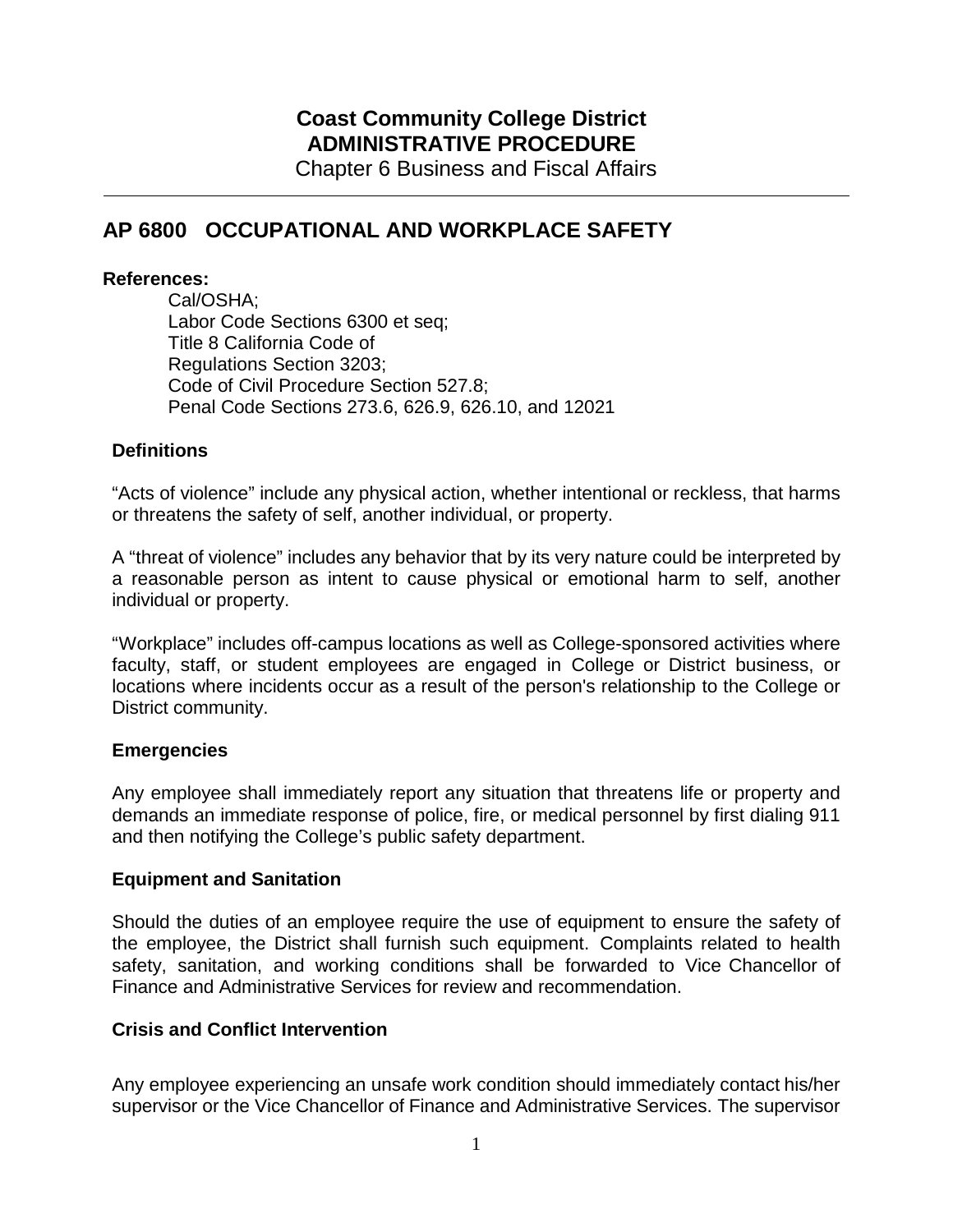shall immediately notify the Vice Chancellor of Finance and Administrative Services about any acts or threats of violence. The employee will be provided consultation regarding resources available to resolve the unsafe work condition.

It is the responsibility of all employees to immediately report threats of violence, acts of violence, or any other behavior which deliberately hurts or harms another person, at the District to their immediate supervisor and the College Public Safety Department. Such reports will be promptly and thoroughly investigated.

#### **Threat Assessment Team**

Each College has established a Behavioral Assessment Team (BAT) that has the responsibility to review, monitor, and respond to issues or concerns involving students. In the event of a report that involves a threat or poses any risk to a faculty or staff member, the incident will immediately be reported to the College Director of Personnel Services for review. The Director of Public Safety will be notified and shall coordinate any assistance by local law enforcement, if needed.

In the event where an incident rises to the level beyond the capability of the College Behavioral Assessment Team, or the nature of the event requires the involvement of District staff or resources, the College will immediately notify the Vice Chancellor of Finance and Administrative Services and/or the Vice Chancellor of Human Resources.

Upon such notification, the District Threat Assessment Team will be assembled to review the incident and coordinate appropriate resources and actions.

A Threat Assessment Team is established to provide assessment of individuals who may pose a risk of harm to themselves or to others. A secondary purpose of the Threat Assessment Team is to assist the District and its Colleges in conflict resolution and communication, anger management and the early identification of unsafe working conditions in the workplace caused by employees or students.

Immediately upon notification of an act of violence or threat of violence involving an employee, the Threat Assessment Team member notified will inform the District or College Human Resources office for assistance. The District Chief of Police will be consulted to provide any guidance or recommendations as to any criminal acts. The Chief will coordinate any response or assistance from local law enforcement.

In the event of an act of violence or threat of violence, the Threat Assessment Team will investigate the incident and forward the results of the completed investigation to the Vice President of Administrative Services of the College or the Vice Chancellor of Finance and Administrative Services for consideration. Law enforcement will take appropriate action if the incident involves injuries or criminal activity.

The Threat Assessment Team will coordinate available resources to provide intervention, consultation or referral, which may include arranging for counselors to work with victims and observers of the incident.